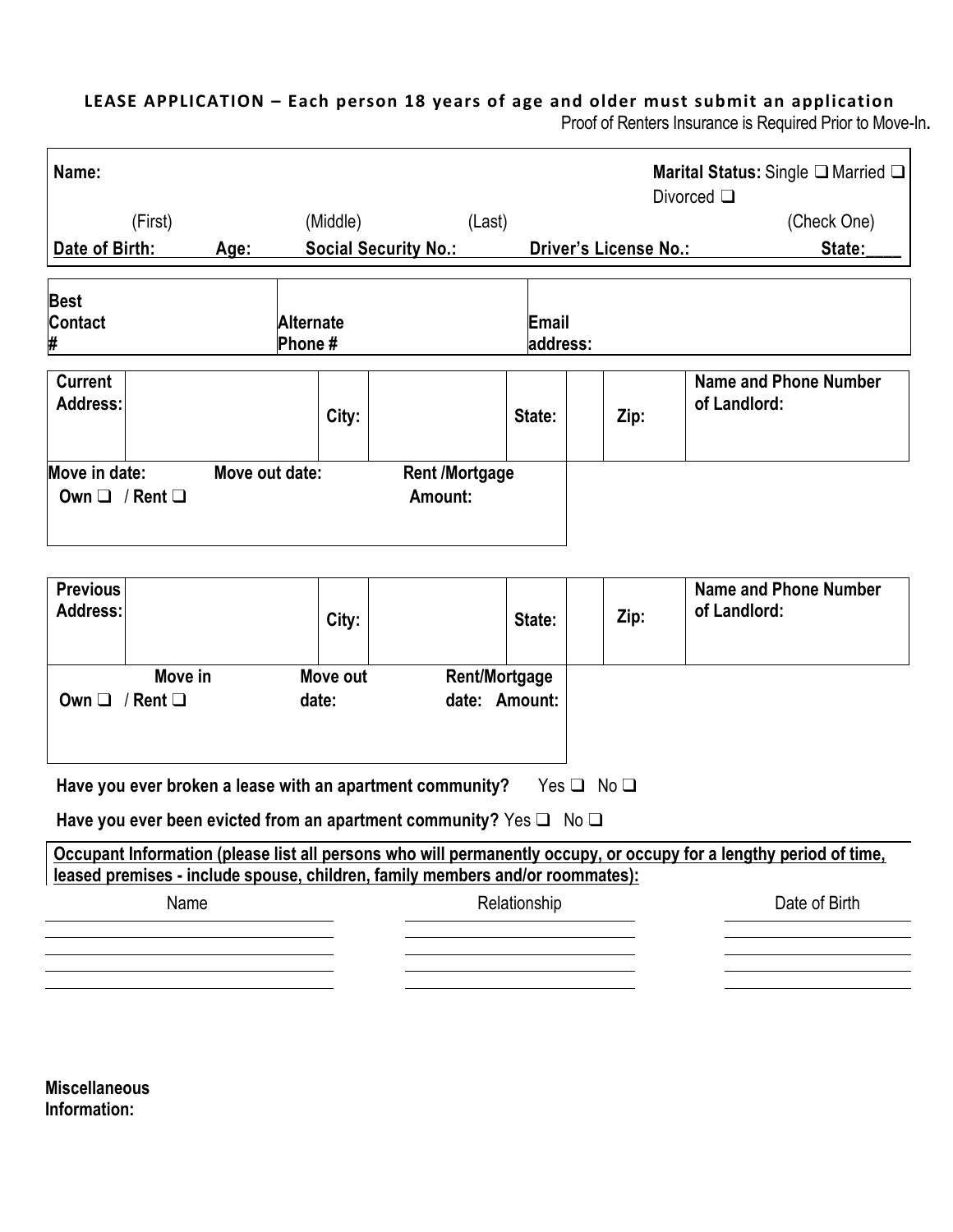| Have anyone in your household ever filed for bankruptcy? Yes $\Box$ No $\Box$                                  |                                 |  |  |  |  |  |
|----------------------------------------------------------------------------------------------------------------|---------------------------------|--|--|--|--|--|
| Do you have pets? Yes $\Box$ No $\Box$ If yes, How many pets?<br>Brief Description/Name of Pet #1:             | What type? $\frac{2}{\sqrt{2}}$ |  |  |  |  |  |
| What breed?________Weight of each pet?______                                                                   |                                 |  |  |  |  |  |
| Brief Description/Name of Pet #2: What breed? Weight of each pet?                                              |                                 |  |  |  |  |  |
| Have anyone in your household ever been convicted of a felony or other criminal activity? Yes $\Box$ No $\Box$ |                                 |  |  |  |  |  |
|                                                                                                                |                                 |  |  |  |  |  |
|                                                                                                                |                                 |  |  |  |  |  |

# **Employment Status (if less than one year, please give prior employment information):**

|                                                                 | <b>Current Employment</b> |      |       |                         |                                   |       | Previous Employment |  |
|-----------------------------------------------------------------|---------------------------|------|-------|-------------------------|-----------------------------------|-------|---------------------|--|
| Employer's<br>Name:                                             |                           |      |       |                         | Employer's<br>Name:               |       |                     |  |
| Employer's<br>Address:                                          |                           |      |       |                         | Employer's<br>Address:            |       |                     |  |
| Employer's<br>Phone No.:                                        |                           |      |       |                         | Employer's<br>Phone No.:          |       |                     |  |
| Position:                                                       |                           |      |       |                         | Position:                         |       |                     |  |
| <b>Gross Monthly</b><br>Income:                                 |                           |      |       |                         | <b>Gross Monthly</b><br>Income:   |       |                     |  |
| Supervisor<br>Name:                                             |                           |      |       |                         | Supervisor<br>Name:               |       |                     |  |
| Start Date:                                                     |                           |      |       | Start and End<br>Dates: |                                   |       |                     |  |
| Additional<br>Income &<br>Source:                               |                           |      |       |                         | Additional<br>Income &<br>Source: |       |                     |  |
| What type of<br>vehicles do you<br>own?                         |                           | Make | Model | Year                    | <b>Plate Number</b>               | Color |                     |  |
| Automobile $\square$<br>Truck $\square$<br>Motorcycle $\square$ |                           |      |       |                         |                                   |       |                     |  |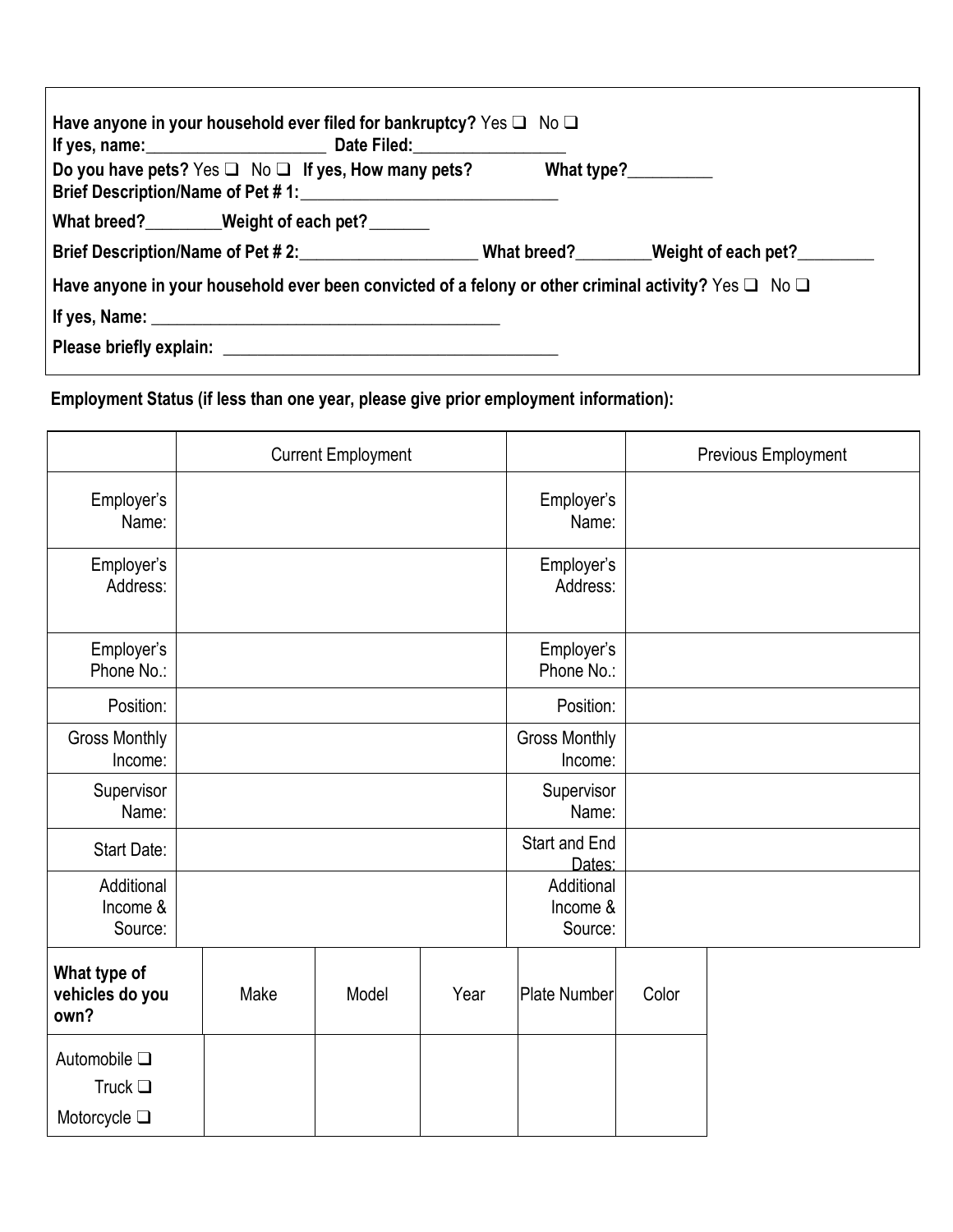| Automobile $\square$<br>Truck $\Box$<br>Motorcycle $\Box$                                                                                          |  |  |  |  |  |  |
|----------------------------------------------------------------------------------------------------------------------------------------------------|--|--|--|--|--|--|
| Automobile $\square$<br>Truck $\Box$<br>Motorcycle $\square$                                                                                       |  |  |  |  |  |  |
| Phone #:<br>Address:<br>What is the name of your nearest relative (who we are able to<br>contact in the event of an emergency or in your absence)? |  |  |  |  |  |  |
| How did you hear about us? (specific advertising source, resident; etc):                                                                           |  |  |  |  |  |  |

A fee of \$<br>is submitted with this application and will be applied as a processing fee; this fee is not refundable for any reason once submitted. By signing this application, I give permission to verify the above information, any additional information acquired after conducting a credit report, and criminal background evaluation. To the best of my ability all information represented, by me, is accurate and complete. If information is found to be falsified, said application will be declined. It is also my understanding that this application is preliminary only and involves no obligation of the owners or its agent to approve this application or to deliver occupancy of the proposed premises. Keys will be furnished only after the lease and other rental documents have been accepted by all parties and only after applicable rental security deposits and pet deposits have been paid.

| <b>Signature of Applicant</b> | Date |
|-------------------------------|------|
| <b>Owner's Representative</b> | Date |

\*Owner Representative: Complete the Application Submitted/Welcome Home Letter at time the applicant submits the application.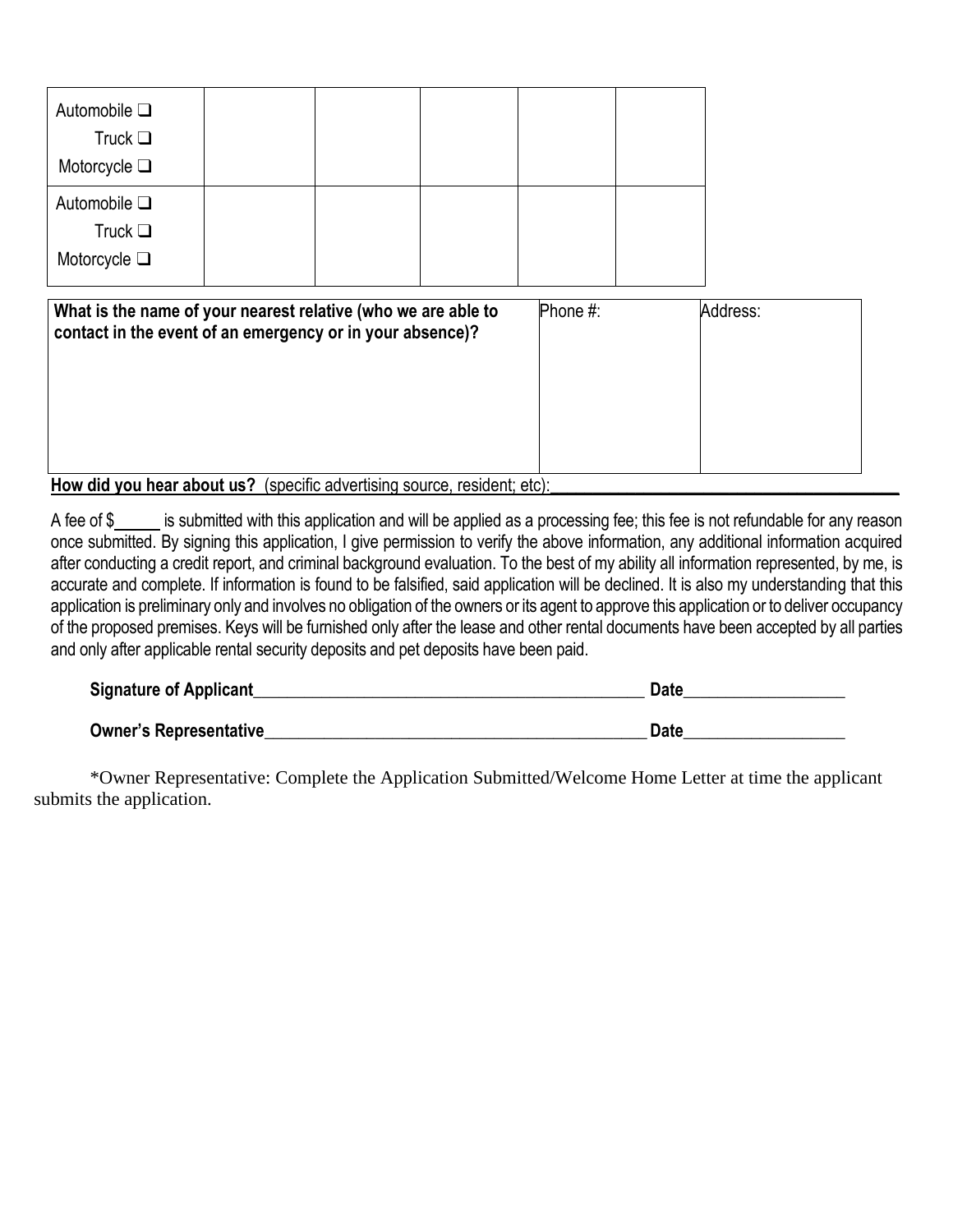#### Availability:

Applications for apartment homes will be accepted on a first come first served basis and are subject to the availability of the apartment type requested. Rental rates are subject to change without notice.

Rental Applications:

An application for residency must be completed and maintained for each legal adult prospective resident who will be living in the apartment or contributing to the payment of rent. Any false information will constitute for grounds for rejection of application and the lease will be nullified. All occupants must be listed at the time of application.

We require a non-refundable per person application fee at the time of application. All residents moving in on or after the 25th of the month must pay the prorated rent for the current month as well as the first full month's rent, unless otherwise authorized by management.

#### Security Deposits:

move in.

A security deposit in the amount of for applicants approved with no conditions is required at time of move in.<br>A security deposit in the amount of for applicants who are approved with conditions is required at time of for applicants who are approved with conditions is required at time of

Reservation Fee:<br>A reservation fee of is due at the time of applying for an apartment. The reservation fee reserves your apartment for the move in date and rental rate agreed upon at the time of the application. If an applicant does not take possession on the agreed upon date, the application will be canceled and the fees paid not refunded. After screening is completed and if the screening comes back approved, the reservation fee is applied towards the first month's rent at move in. If an applicant is conditionally approved, the applicant has 72 hours to accept the increased security deposit. After 72 hours the reservation fee is non-refundable. No exceptions.

#### Qualifying Standards:

Rental History: Up to 24 months of positive rental history may be verified on present and previous residence. A positive record of prompt monthly payments, sufficient notice, and no damages are expected. For applicants who are homeowners, permission must be granted to verify payment history with the bank or lending institution.

Credit Report: An unsatisfactory credit report can disqualify an applicant from renting an apartment home at this community. An unsatisfactory credit report is one which reflects: past or current bad debts, late payments or unpaid bills, unpaid utility bills, liens, judgments, or open bankruptcies. If an applicant is rejected for poor credit history, the applicant will be given the name, address, and telephone number of the credit reporting agency that provided the credit report (but not told the content of the credit report). An applicant rejected for unsatisfactory credit is encouraged to obtain a copy of the report from the credit reporting agency, correct any erroneous information that may be on the report, and resubmit an application to this community. Paying off debts owed does not guarantee an approval. The screening will be reprocessed and a new score generated.

Employment: Stable employment record and income verification may be required. In order for an application to be approved, he/she must generally earn a gross monthly basis of a minimum of three times the gross monthly rent. Acceptable income verification if required may include: two most recent pay stubs, a letter from the employer, the most recent W2 form; or for self-employed applicants, a copy of the most recent tax return or certified verification from his/her company accountant or bank. Financial assistance such as, but not limited to, child support, social security, or AFDC income must have supporting documents to be considered with gross income.

*Criminal History:* See attached for a copy of the current background criteria.

#### Evaluation:

Based on the above criteria, we may choose to accept or reject an applicant, or seek additional requirements for approving the lease. These requirements may include, but are not limited to, additional documentation of income or employment, additional rental references, an additional deposit, or a guarantor.

#### Guarantors:

In the event a guarantor-signer is required, he/she must complete an application for occupancy and meet all the income and qualifying standards. A guarantor will be fully responsible for the Lease Agreement if the occupying resident(s) default. A Guarantor can on be added to a market rate apartment and not to any apartment participating in HOME, LIHTC 50059 or any other IRS or HUD program.

#### Subletting:

Subletting is strictly prohibited.

### **Occupancy Standards:**

Occupancy standards must comply with Federal, State, and Local fair housing and civil rights laws, landlord-tenant laws, and zoning restrictions. The following standards should be used solely as guidelines:

Apartment Size Maximum Occupants

One Bedroom 2 Persons plus one heart beat